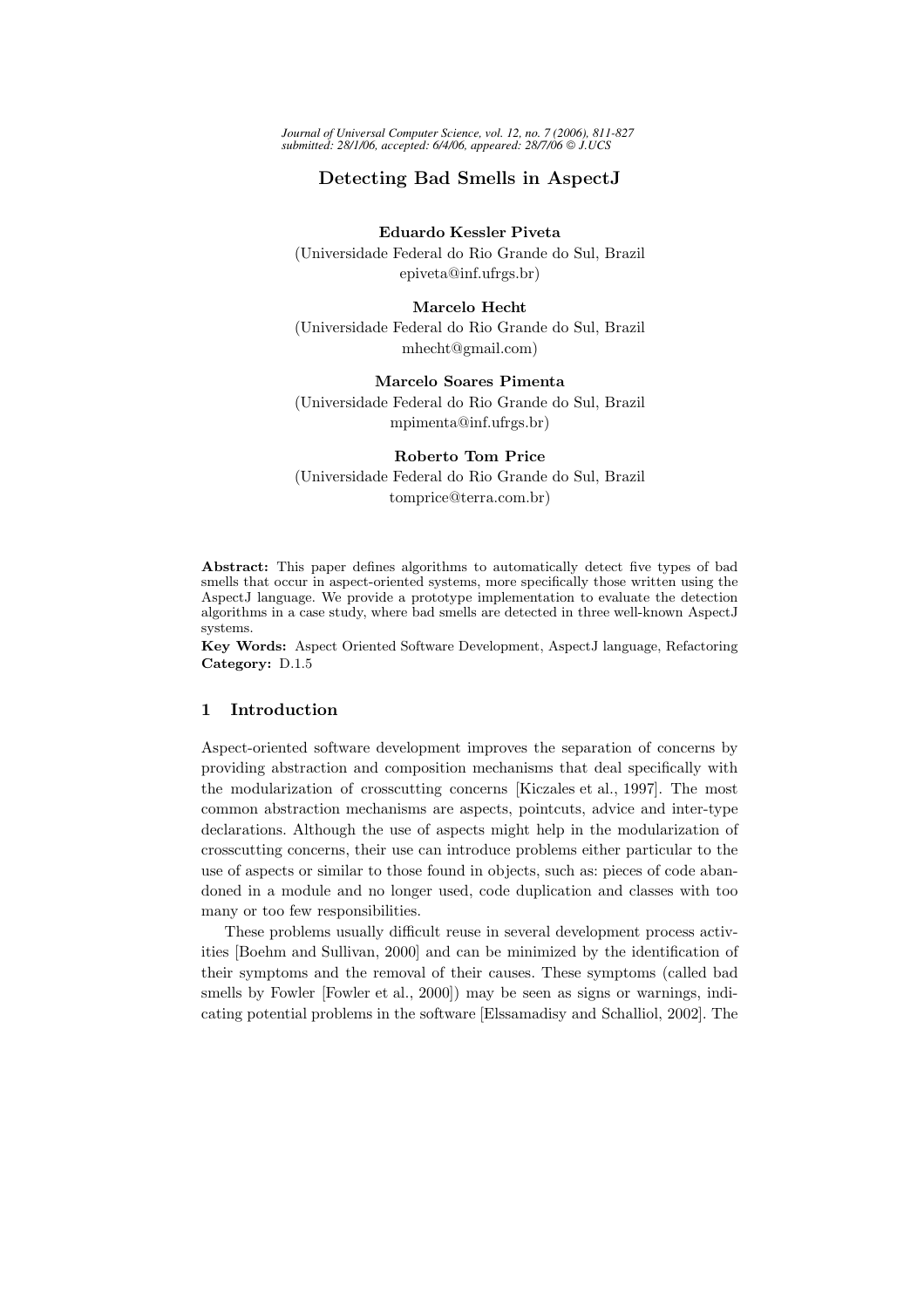problems could be removed or minimized by using appropriated refactorings to change the application design.

There are catalogs and descriptions of bad smells for object-oriented software (such as [Fowler et al., 2000], [M.P. Monteiro, 2005]), but their detection in aspect-oriented software is still not enough explored. Monteiro and Fernandes discuss bad smells that arise in object-oriented software [M.P. Monteiro, 2005], indicating refactoring opportunities for code extraction from objects to aspects, without extensively discussing bad smells that occurs in aspect oriented software. Several bad smells in the context of aspect-oriented software are discussed elsewhere [Piveta et al., 2005]. However, at that point there where not available mechanisms to automatically detect occurrences of those smells.

This paper focuses on automatic detection of bad smells in the context of the AspectJ language [Kiczales et al., 2001]. The main goal is to provide algorithms and a prototype implementation to detect five types of bad smells defined in [Piveta et al., 2005]: anonymous pointcut definition, large aspect, lazy aspect, feature envy and abstract method introduction.

The remainder of this paper is structured as follows: in Section 2, some mechanisms to bad smells detection are detailed as well as a implementation of an AspectJ bad smells detector, using an AST visitor based approach. In Section 3, a case study with well-known aspect oriented systems is conducted. The chosen systems are: the AspectJ Design Patterns [Hannemann and Kiczales, 2002], the  $AspectJ$  examples<sup>1</sup> and the *GlassBox Inspector*<sup>2</sup>. Section 4 describes related work and Section 5 details final considerations.

# 2 Algorithms to Bad Smells Detection

Fowler [Fowler et al., 2000] presents bad smells as a way to identify problems in existing software artifacts. This is accomplished by suggesting possible symptoms that can appear in the artifacts, indicating areas that usually can be improved by refactoring. The use of refactoring techniques attacks the causes of those problems, causing the symptoms to be minimized or removed.

Several refactorings have been proposed to enable the code manipulation in aspect-oriented software ([Hanenberg et al., 2003], [Iwamoto and Zhao, 2003], [Garcia et al., 2004], [Monteiro and Fernandes, 2004], [M.P. Monteiro, 2005]).

These refactorings help to remove or minimize the occurrence of bad smells in aspect oriented code.

In this section, we describe how bad smells in aspect-oriented software could be detected in AspectJ programs. A brief textual description, a more formal definition and algorithms are provided for each type of bad smell. A detailed

 $^{\rm 1}$  http://www.eclipse.org/aspectj/doc/released/progguide/examples.html

<sup>2</sup> http://www.glassbox.com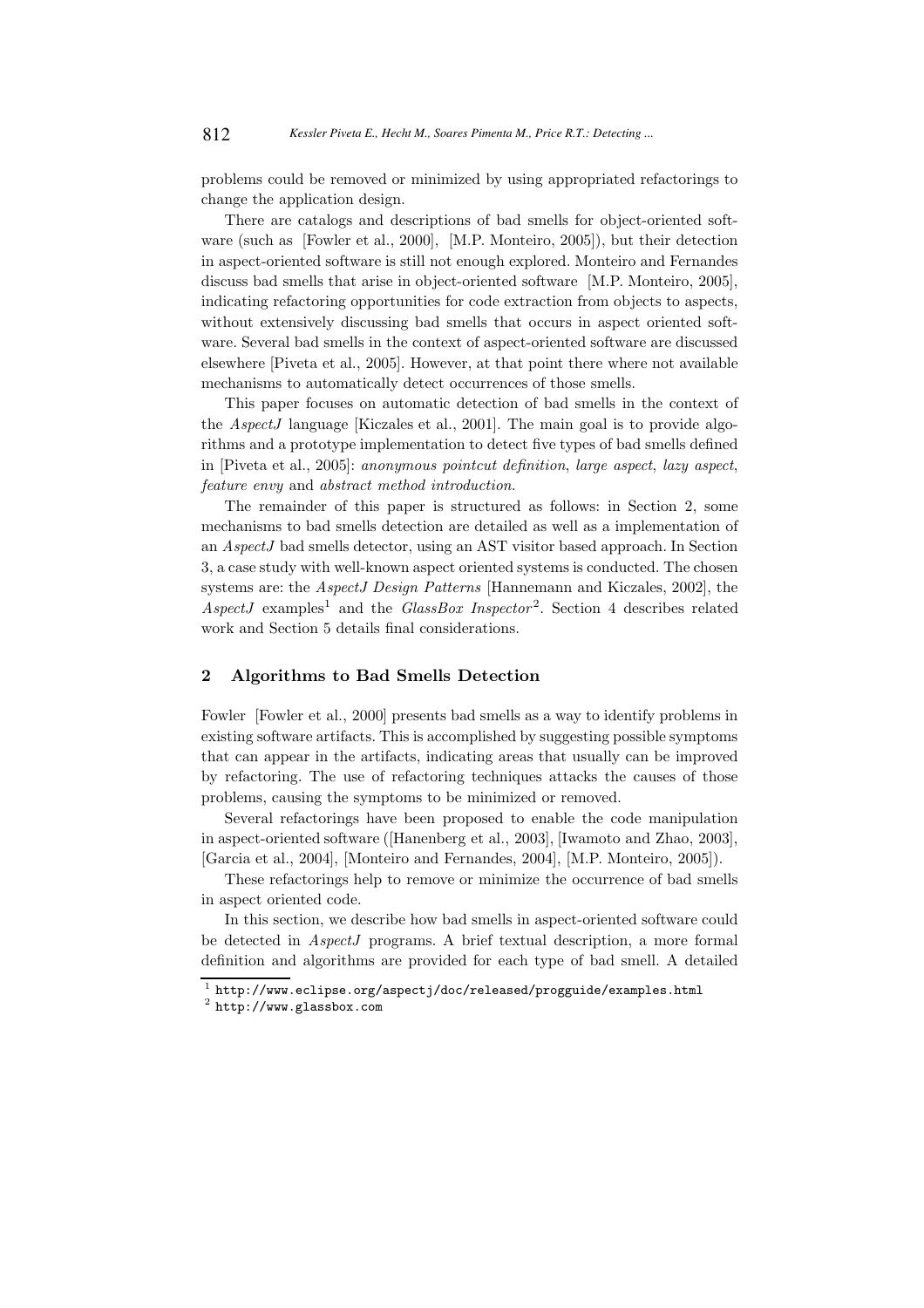discussion about the nature of bad smells in aspect oriented software can be found in [Piveta et al., 2005].

#### 2.1 Detecting Anonymous Pointcut Definitions

In AspectJ, as pieces of advice are not named, sometimes it is necessary to rely on the pointcut definition to have an idea of the affected points. The use of the pointcut definition predicate directly in an advice may reduce legibility and hide the predicate's intention. A name that clearly defines the pointcut intention could be defined and referenced by any advice or declare construction.

**Definition 01** Let  $A = \{call, execution, get, set, initialization, preinitialization,$ staticinitialization, handler, adviceexecution, within, withincode, cflow, cflowbelow, if} be the set representing all the primitive pointcuts in AspectJ that are not related to context exposure. Let B be the set of the tokens in a given pointcut definition. The pointcut definition is an anonymous pointcut definition if and only if the predicate  $\forall b \in B \neg \exists a \in A | b = a$  is true.

An implementation of a function to detect anonymous pointcut definition is showed in Listing 1. First, a set named primitive, containing all pointcuts not concerned with context exposure is created (line 2). After, the string s containing the pointcut predicate is divided into tokens (line 7), which are individually compared with the primitive set. If the set contains s, the method returns true, false otherwise.

```
1 protected boolean isAnAnonymousPointcut(String s) {
 2 Collection primitive = new ArrayList();
3 primitive.add("call");
 4 primitive . add(" execution");
 5 \qquad \ldots6 boolean temp = false;<br>7 String \begin{bmatrix} 1 & \text{result} = s \end{bmatrix}String [] result = s. replace (" (" , " " ]. replace (" " ) " , " " ].
           split ("\\s");
8 for (int x=0; x < r esult length; x++)
9 if ( primitive . contains ( result \lceil x \rceil ) ) {
10 temp = true; break;
11 }
12 return temp ;
13 }
14 }
```
Listing 1: A Java implementation of the isAnAnonymousPointcut function

The detection of anonymous pointcuts in AspectJ and AJDT could be done using a visitor, which visits advice declarations looking for the use of anonymous pointcuts. Listing 2 shows the implementation of such visitor. It vis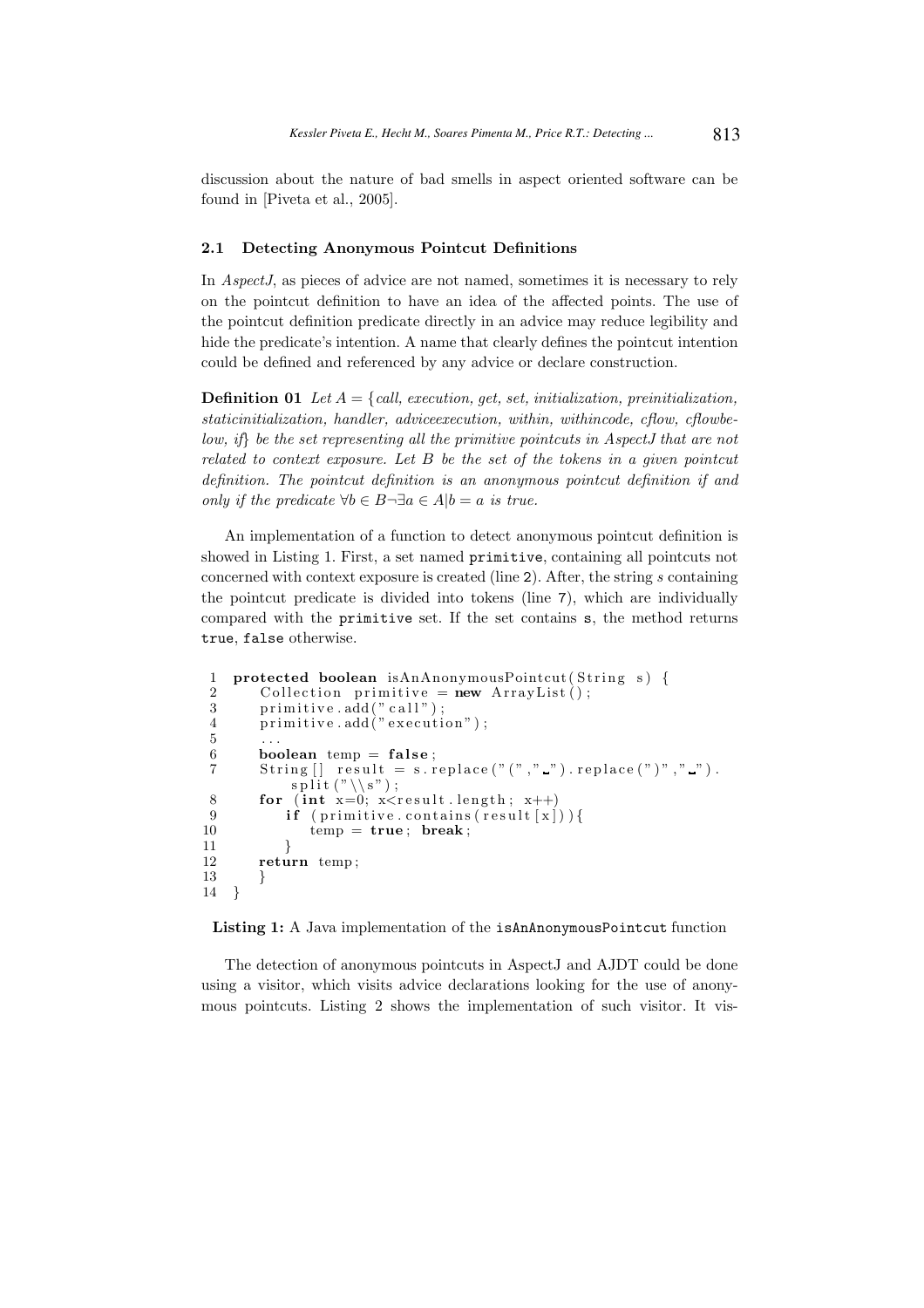its all AdviceDeclaration, AfterAdviceDeclaration, AroundAdviceDeclaration and BeforeAdviceDeclaration nodes. Whenever the function isAnAnonymousPointcut returns true, a BadSmellsEvent instance is created to gather information about the bad smell (lines 9-11).

```
1 public class AnonymousPointcutASTVisitor extends
          BadSmellsASTVisitor {
 2 private boolean visit\hat{A}dvice (AdviceDeclaration node) {<br>3 isAnAnonymous(node.getPointcut());
             isAnAnonymous(node.getPointcut());
 4 return false;
 56 protected void isAnAnonymous(PointcutDesignator pd) {
 7 if (pd instanceof DefaultPointcut)<br>8 if (isAnAnonymousPointcut(((Def
                 \mathbf{if} (isAnAnonymousPointcut (((DefaultPointcut)pd).
                       getDetails()) {
9 BadSmellsEvent event = new BadSmellsEvent ();<br>
10 event setType ("Anonymous_Pointcut_Definition
                     event.setType("Anonymous\_Pointcut\_Definition");
11 \quad \ldots \quad \ldots12 }
\begin{array}{ccc} 13 & & \cdots \\ 14 & & \end{array}\begin{matrix} 14 \\ 15 \end{matrix}15 }
```
Listing 2: An AST visitor that detects the anonymous pointcut bad smell

### 2.2 Detecting Large Aspects

Whenever an aspect tries to deal with more than one concern, it could be divided in as many aspects as there are concerns. This smell is usually discovered when the developer finds several unrelated aspect members (fields, pointcuts, intertype declarations) in the same aspect.

**Definition 02** Consider an aspect  $\alpha$ . The crosscutting members of  $\alpha$  are the collection of all advice, pointcuts, declare constructions and inter type declarations directly defined in  $\alpha$ . Consider  $\eta$  as the number of crosscutting members of  $\alpha$ . Given a threshold  $\tau$ , an aspect is considered a large one whenever the predicate  $\eta \geq -\tau$  holds. The function to determinate if an aspect is a large one, could be defined as:  $f(\alpha) = \eta \geq \tau$ 

The threshold could be defined by the user of the function, or given as a constant. The detection in AspectJ could be implemented as a visitor (see Listing 3). All TypeDeclaration nodes are inspected in the end of the visiting process (line 2). Whenever the node is an aspect, the number of declared members is obtained and compared to the  $\tau$  value, defined in a constant named TAU available in a class named Consts (lines 4-5). If the number of crosscutting members is equal or higher than TAU, the aspect is marked as a large aspect, false otherwise.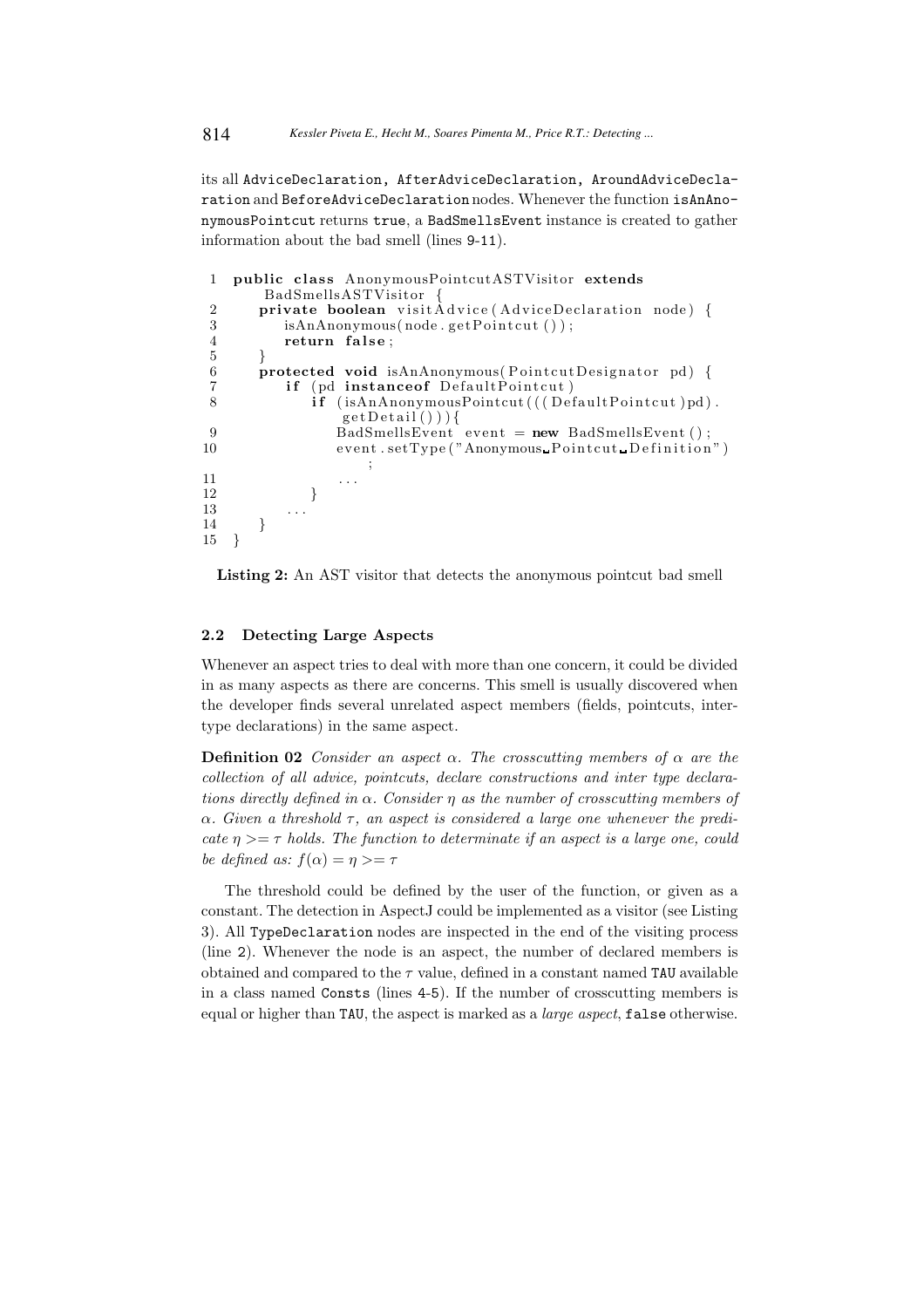```
1 public class LargeAspectASTVisitor extends
       BadSmellsASTVisitor {
2 public void endVisit (TypeDeclaration node) {
3 super. end Visit (node);
4 if (((AjTypeDeclaration) node).isAspect())5 if (getNumberOfMembers() >= Consts .TAU)6 BadSmellsEvent event = new BadSmellsEvent ();
 7 \hspace{2.5cm} \text{event.setType('Large\_Aspect'')} \, ;8 . . .
 9 }
\begin{array}{cc} 10 & 3 \\ 11 & 3 \end{array}11 }
```
Listing 3: AST visitor responsible for the detection of the Large Aspect bad smell

#### 2.3 Detecting Lazy Aspects

This bad smell, initially defined in [M.P. Monteiro, 2005], occurs if an aspect has few responsibilities, and its elimination could result in benefits during maintenance activities. Sometimes, this responsibility reduction is related to previous refactoring or to unexpected changes in requirements (planned changes that did not occur, for instance).

**Definition 03** Consider an aspect  $\alpha$ . The crosscutting members of  $\alpha$  are the collection of all advice, pointcuts, declare constructions and inter type declarations directly defined in  $\alpha$ . Consider  $\eta$  as the number of crosscutting members of  $\alpha$ . An aspect is considered a lazy one whenever the predicate  $\eta = 0$  holds. The function could be defined as:  $f(\alpha) = \eta = 0$ 

To detect lazy aspects, a similar approach to the Large Aspect bad smell is taken. The LazyAspectASTVisitor creates bad smell events whenever an aspect without crosscutting members is found (see Listing 4).

```
1 public class LazyAspectASTVisitor extends
         BadSmellsASTVisitor {
2 public void endVisit (TypeDeclaration node) {
3 super.endVisit(node);
4 if (((AjTypeDeclaration) node).isAspect())<br>5 if (getNumberOfMembers() = 0)5 \mathbf{i} \mathbf{f} \text{ (getNumberOfMembers)} = 0 {<br>6 RadSmellsEvent event = new E
 6 BadSmellsEvent event = new BadSmellsEvent ();
 7 \hspace{2.5cm} \text{event} \cdot \text{setType('}} \text{Lazy} \text{.} \text{A}\text{spect''}) \; ;8 . . .
 9 }
\begin{array}{cc} 10 & \\ 11 & \\ \end{array}11 }
```
Listing 4: AST visitor responsible for the detection of the Lazy Aspect bad smell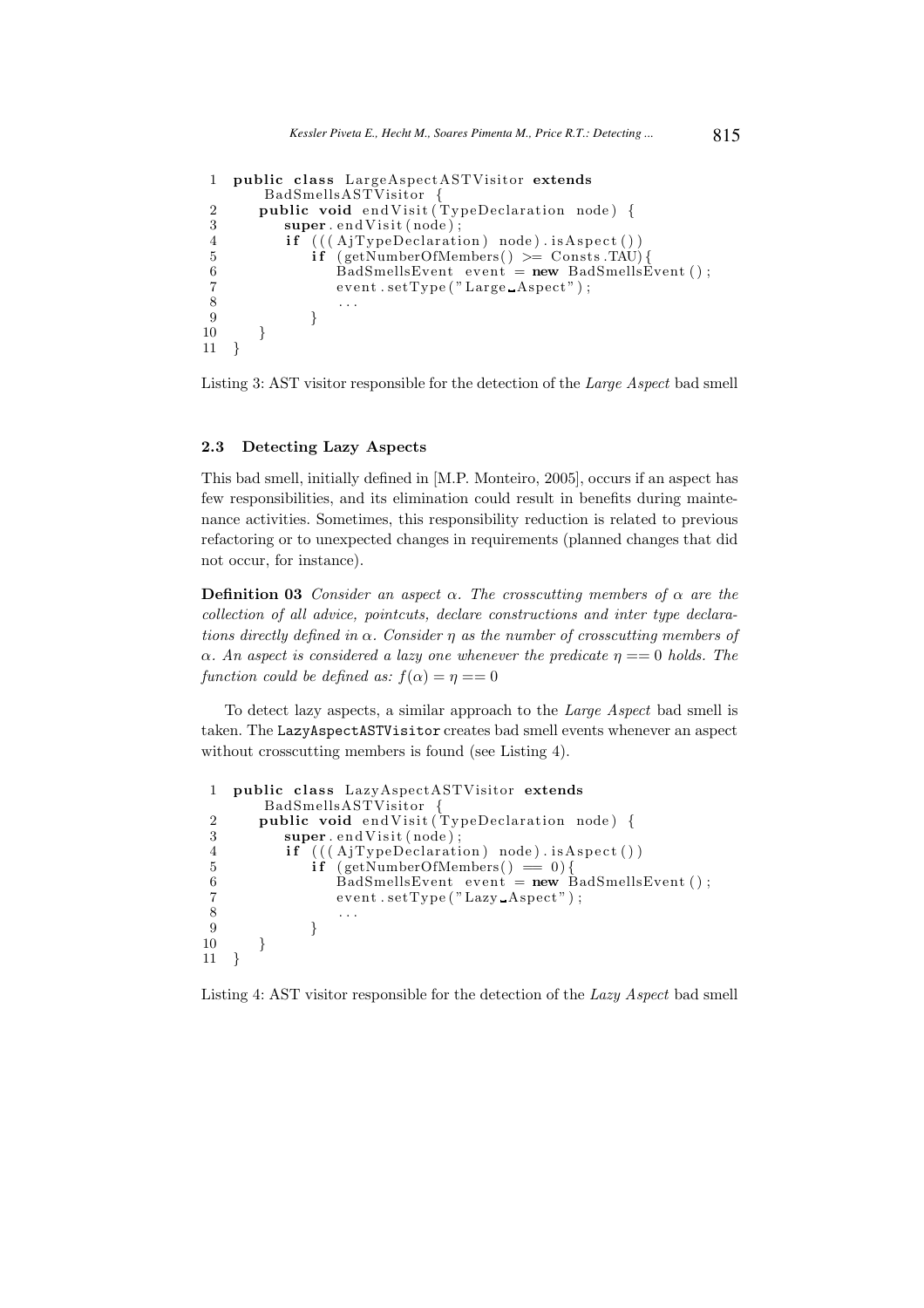### 2.4 Detecting Feature Envy

In AspectJ, pointcuts could be defined in aspects and also in classes. If a single aspect uses a class-defined pointcut, it is interesting to move the pointcut from the class to the aspect that uses it. The same problem might occur also in classes. It happens when a class extensively refers to members of another class instead of referring to its own. In this paper, we deal only with the detection of pointcuts in classes.

**Definition 04** If the number of pointcuts in a class  $\chi$  is given by  $\eta$ , the class suffers from the feature envy bad smell if the predicate  $\eta > 0$  holds. The function could be defined as:  $f(\chi) = \eta > 0$ 

The implementation using AspectJ is pretty straightforward (see Listing 5). The program checks all nodes representing types (aspects, classes and interfaces) and verifies if a class does not implement a pointcut in its body. If this happens, an event is generated. Note that the visit(PointcutDeclaration node) method (line 5) is executed only if the method visit(TypeDeclaration node) (line 2) returns true.

```
1 public class FeatureEnvyASTVisitor extends
       BadSmellsASTVisitor {
 2 public boolean visit (TypeDeclaration node) {
3 return (|((AjTypeDeclaration) node).is Aspect() ||node.isInterface() ;
4 }
5 public boolean visit (PointcutDeclaration node) {
6 BadSmellsEvent event = new BadSmellsEvent ();
7 event.setType ("Feature Envy");<br>8 ...
\frac{8}{9} ...
      return false;
10 \,11 }
```
Listing 5: AST visitor responsible for the detection of the Feature Envy bad smell

# 2.5 Detecting Abstract Method Introductions

Aspects could be used to add state and behavior into existing classes. This is made through the inter-type declaration mechanism. This mechanism allows methods and/or fields to be inserted in classes. However, the use of this functionality may cause problems when abstract methods are inserted in application classes.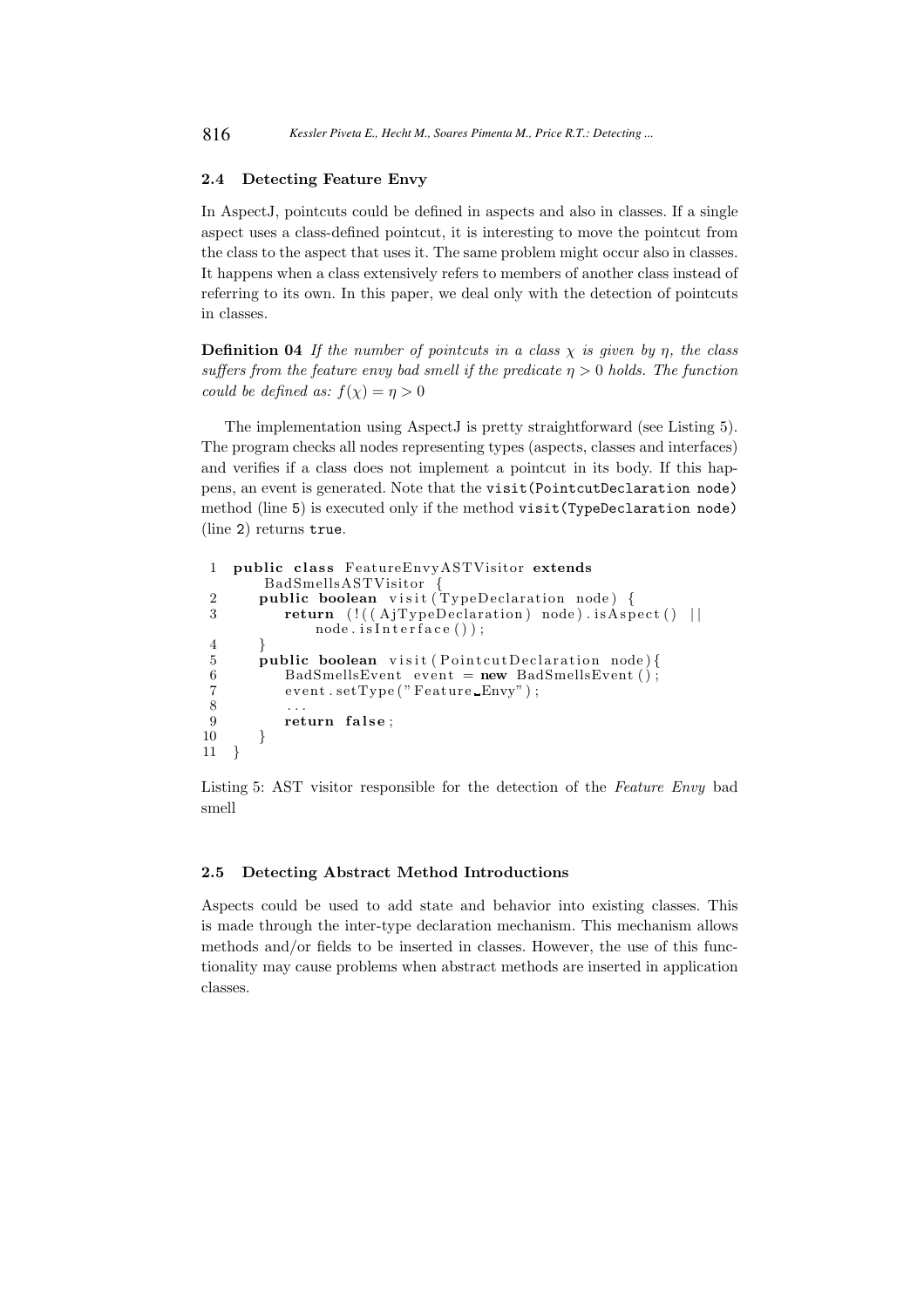This introduction forces the developer to provide concrete implementations to the introduced methods in every affected classes and sub-classes. This dependency unnecessarily increases the coupling between the aspect and the affected classes.

**Definition 05** If the set of modifiers of a inter type method declaration  $\iota$  is given by  $m(\iota)$  and the abstract modifier is given by  $\alpha$ , the function that describes if an inter type method declaration is an abstract one could be defined as  $f(t) =$  $\alpha \in m(\iota)$ . If the result of the function evaluation is true, then the inter type declaration is an abstract one.

```
1 public class AbstractMethodIntroductionASTVisitor extends
       BadSmellsASTVisitor {
2 public boolean visit (InterTypeMethodDeclaration node) {
3 String name = node.getName().toString();
4 if (Modifier.isAbstract(node.getModifiers())}
 5 BadSmellsEvent event = new BadSmellsEvent ();
 6 event . setType ("Abstract Method Introduction");
\begin{array}{ccc} 7 & & \dots \\ 8 & & \end{array}\}9 \qquad \qquad \ldots10 }
11 }
```
Listing 6: An AST visitor that detects if an inter type method declaration is abstract

An algorithm that detects this kind of smell could be seen in Listing 6. A visit method is defined to visit all inter type method declarations (line 2). If the node has abstract modifier, the inter type declaration is abstract, false otherwise (line 4).

#### 2.6 A Bad Smell Detector

A bad smell detector was implemented to test the algorithms described in this paper. It explores the AST support<sup>3</sup> available in the  $AJDT<sup>4</sup>$  project and is implemented as an Eclipse plugin.

This plugin extends both the Eclipse environment and the AspectJ environment. The AspectJ extension (Figure 1) was developed to provide mechanisms to find the bad smells discussed in this paper. The Eclipse extensions are available to provide visual information about the detected smells.

The classes of the AspectJ extension package are briefly described here:

<sup>&</sup>lt;sup>3</sup> The developments in the AST support are still in progress and they are covered by enhancement https://bugs.eclipse.org/bugs/show\_bug.cgi?id=110465.

<sup>4</sup> http://www.eclipse.org/ajdt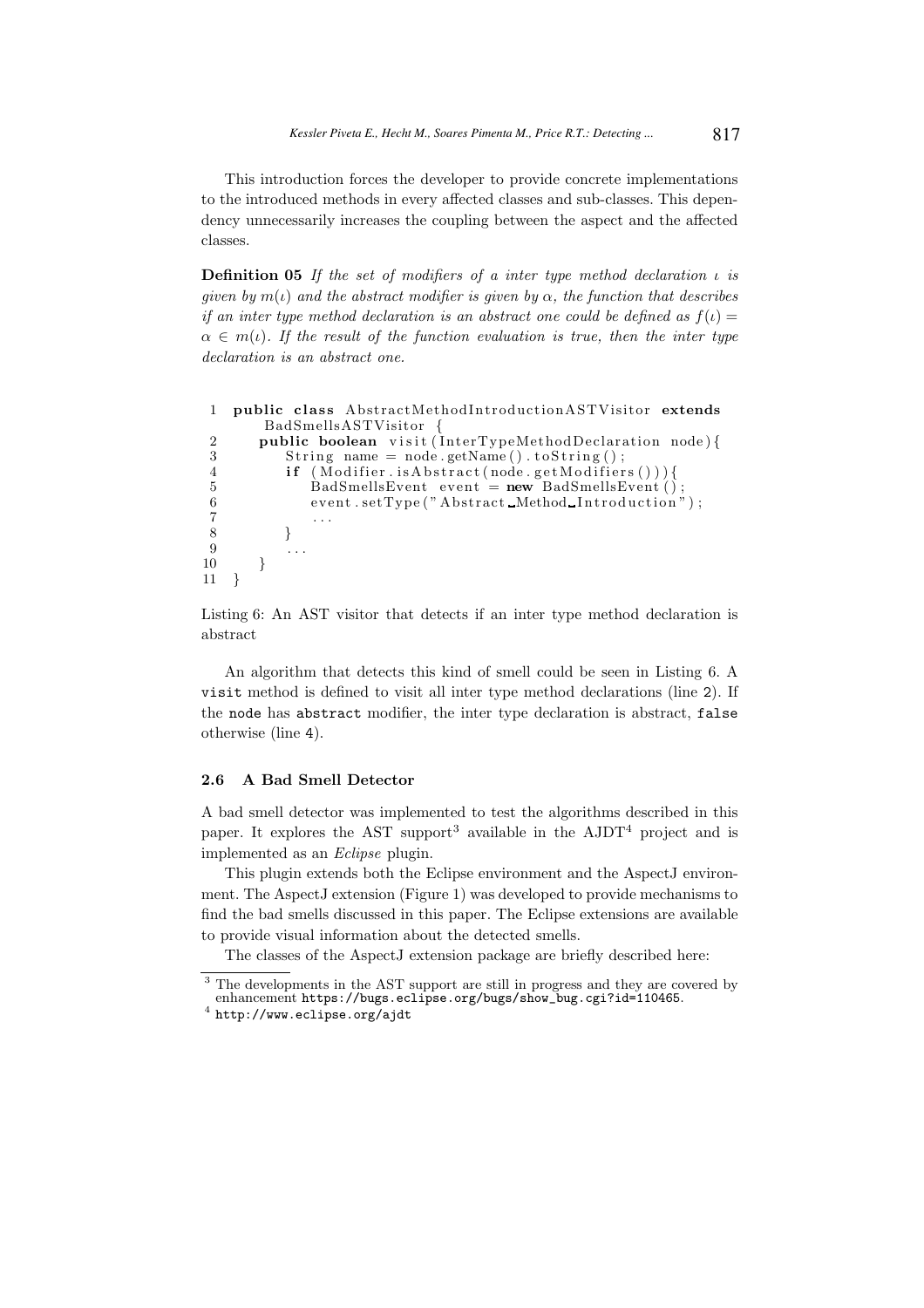

Figure 1: Class hierarchy of the AspectJ extension

- AjASTVisitor This class implements a visitor for abstract syntax trees. For each different concrete AST node type T there are some methods that could be used, such as visit(T node) or endVisit(T node), to visit a given node and perform some arbitrary operation. This class is provided by the AspectJ reference implementation.
- MetricsAjASTVisitor This class collects meta-information about the visited AST. It holds data about advice, pointcuts, inter type declaration fields, inter type declaration methods, declare constructions and size related metrics.
- BadSmellsASTVisitor This visitor is responsible for reading information from eclipse files and collecting data to be displayed in the user interface. It is the direct super-class of all the bad smells AST visitors.
- Other Classes There are other visitors defined to each type of bad smell being detected. Examples are: AnonymousPointcutASTVisitor, AbstractMethod-IntroductionASTVisitor, LazyAspectASTVisitor, FeatureEnvyASTVisitor, LargeAspectASTVisitor and PrivilegedAspectASTVisitor $^{5}.$

# 3 Case Study

The following case study uses well-known aspect oriented programs available as open source. The selected systems give different flavors of AspectJ programs as they include tutorial examples, academic software, open source software and commercial application of the language.

The first system selected is the collection of examples shipped with the AspectJ language reference implementation (IBM). These examples aim to show

<sup>5</sup> This bad smell is not discussed in this paper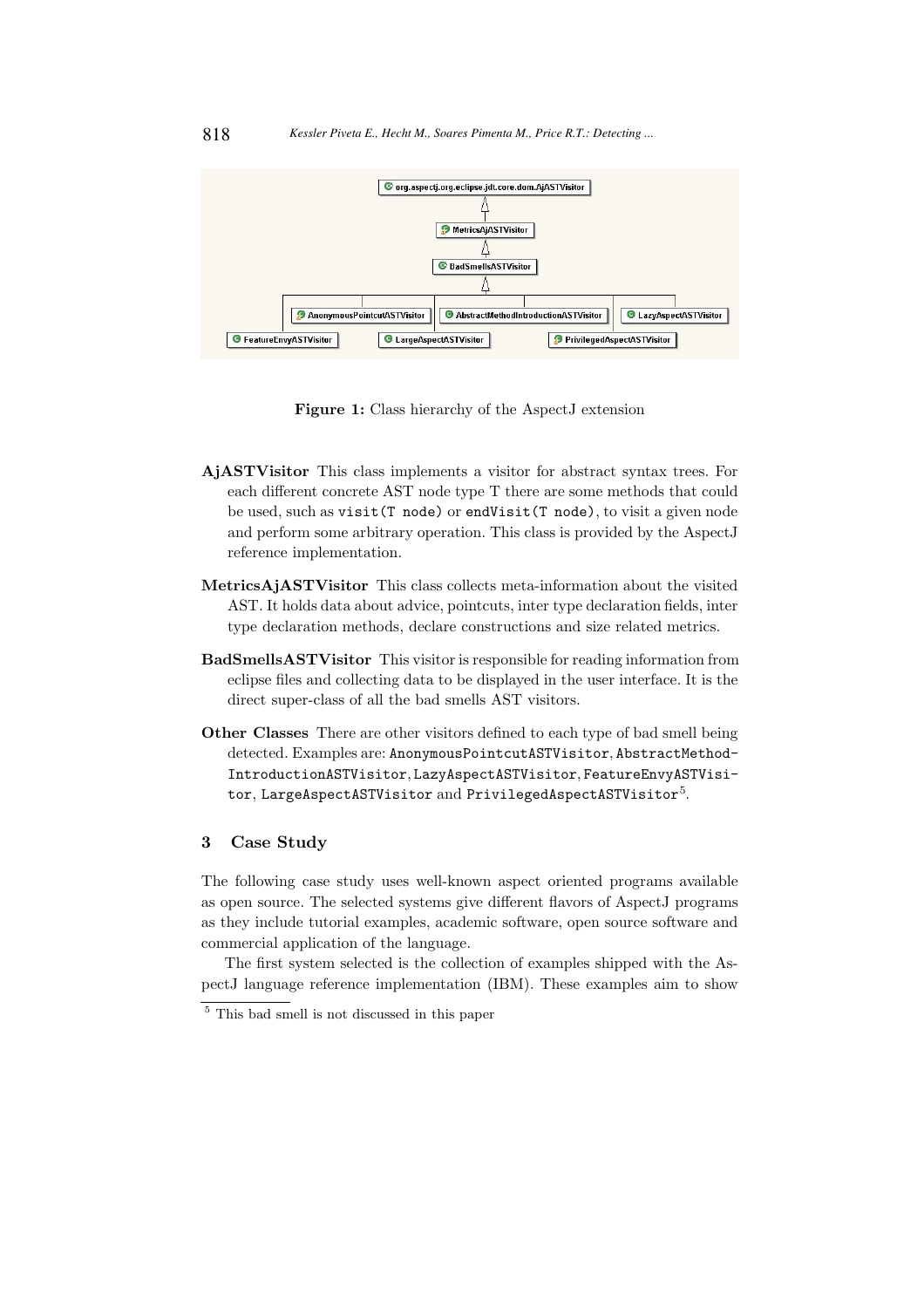the usage of the different constructions available to the language user. The second system is a collection of the GoF design patterns [Gamma et al., 1995] implemented using AspectJ. This collection was developed by Hannemman and Kiczales [Hannemann and Kiczales, 2002] and it is used in other research papers [Garcia et al., 2005, M.P. Monteiro, 2005]. The third system is a commercial product, developed by GlassBox Corporation and available as Open Source at Java.Net<sup>6</sup>. The *GlassBox Inspector* aims to deliver performance monitoring and troubleshoot mechanisms for  $J2EE$  applications using AspectJ and JMX<sup>7</sup>.

In Figure 2, a view showing some occurrences of bad smells in the selected projects is shown. This view is populated whenever the user requires the activation of the detection plugin. For each bad smell, the following information is provided: project name, file name, type of bad smell and additional details.

| Project                                             | File Name                | <b>Type</b>            | Details                          |
|-----------------------------------------------------|--------------------------|------------------------|----------------------------------|
| <b>AJDesignPatterns</b>                             | SingletonProtocol.aj     | Anonymous Pointcut     | call(Singleton+.new())           |
| ೄ<br><b>AJDesignPatterns</b>                        | SortingStrategy.aj       | Anonymous Pointcut     | call(int Sorter.sort(int))       |
| $\overline{\circ}$<br><b>AJDesignPatterns</b>       | QueueStateAspect.aj      | Anonymous Pointcut     | initialization(new())            |
| $\frac{8}{36}$<br>AJDesignPatterns                  | QueueStateAspect.aj      | Anonymous Pointcut     | call(boolean QueueState+.ins     |
| $\overline{\mathcal{S}}$<br><b>AJDesignPatterns</b> | QueueStateAspect.aj      | Anonymous Pointcut     | call(boolean QueueState+.re      |
| $\delta$<br><b>AJDesignPatterns</b>                 | StrategyProtocol.aj      | Lazy Aspect            | StrategyProtocol                 |
| $\overline{\mathcal{S}}$<br>AJDesignPatterns        | MementoProtocol.aj       | Lazy Aspect            | MementoProtocol                  |
| $\overline{\mathcal{S}}$<br>AJDesignPatterns        | FlyweightProtocol.aj     | Lazy Aspect            | FlyweightProtocol                |
| $\overline{\mathcal{S}}$<br><b>AJDesignPatterns</b> | CompositeProtocol.aj     | Lazy Aspect            | CompositeProtocol                |
| $50^{\circ}$<br>AJDesignPatterns                    | BooleanInterpretation.aj | Large Aspect           | BooleanInterpretation            |
| $\overline{\circ}$<br><b>AJDesignPatterns</b>       | ClickChain.aj            | Large Aspect           | ClickChain                       |
| $\overline{\mathcal{S}}$<br><b>AJExamples</b>       | GetInfo.java             | Anonymous Pointcut     | $execution(* qo())$              |
| $\overline{\mathcal{S}}$<br><b>AJExamples</b>       | Timing.java              | Anonymous Pointcut     | call(void Connection.complete()) |
| $\overline{\mathcal{S}}$<br>AJExamples              | TimerLog.java            | Anonymous Pointcut     | call(* Timer.start())            |
| $\overline{\mathcal{S}}$<br><b>AJExamples</b>       | TimerLog.java            | Anonymous Pointcut     | call(* Timer.stop())             |
| $\overline{\mathcal{S}}$<br>AJExamples              | Debug.java               | Anonymous Pointcut     | call(void Ship.inflictDamage(d   |
| $\overline{\circ}$<br><b>AJExamples</b>             | BoundPoint.java          | Anonymous Pointcut     | execution(void Point, setX(int)) |
| $\frac{1}{\sigma_0}$<br><b>AJExamples</b>           | BoundPoint.java          | Anonymous Pointcut     | execution(void Point.setY(int))  |
| $\overline{\mathcal{S}}$<br><b>AJExamples</b>       | Billing.aj               | Abstract Method Intro  | callRate                         |
| $\overline{\phantom{a}}$<br>6.1Evempled             | Dicolau2 ai              | übetract Method Intro- | nainh                            |

Figure 2: A view showing the bad smells in the case study

In an attempt to define appropriated thresholds for the Large Aspect bad smell, the examples chosen (plus AJHotDraw [van Deursen et al., 2005]) were measured regarding the number of crosscutting members of its aspects. The data was analyzed and the negative binomial statistical distribution with the following parameters was selected:  $NegBin(3, 0.43034)$ . This distribution was

 $^6$  https://glassbox-inspector.dev.java.net/

<sup>7</sup> http://java.sun.com/products/JavaManagement/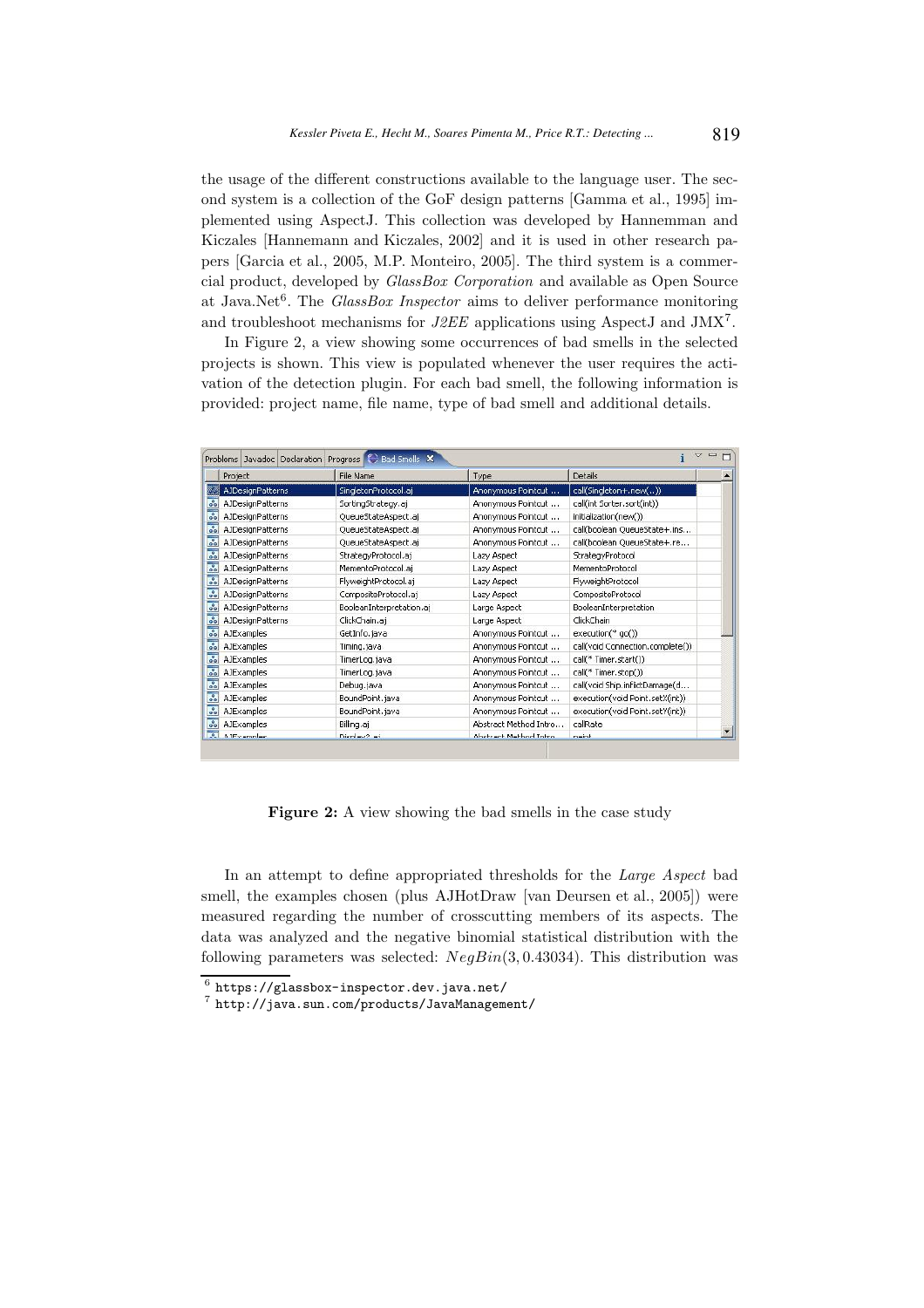selected from the results of the Chi-Square test application in the input data.



Figure 3: The binomial distribution used to represent the number of crosscutting members in aspects

Using this theoretical distribution, representing a subset of the existing aspect oriented software, one can choose a coherent  $\tau$  value. In this case, 94.4% of the aspects have less than ten crosscutting members. The Figure 3 shows the relation between aspects and crosscutting members. The dark bars represent the number of crosscutting members per percentage of aspect. The lines represent the negative binomial distribution used. In this case study, aspects with ten or more crosscutting members are marked as large aspects.

In next sections, each software is detailed as following: first, a brief description about the software under evaluation is presented. After that, a table summarizing the detected bad smells is presented and each type of bad smell is discussed regarding its instances in the application.

### 3.1 System 1: AspectJ Examples

The AspectJ examples provide illustrative source code to teach the users on the development of aspect-oriented programs using the language. These examples are divided into categories, such as: development aspects, tracing using aspects, production aspects and reusable aspects.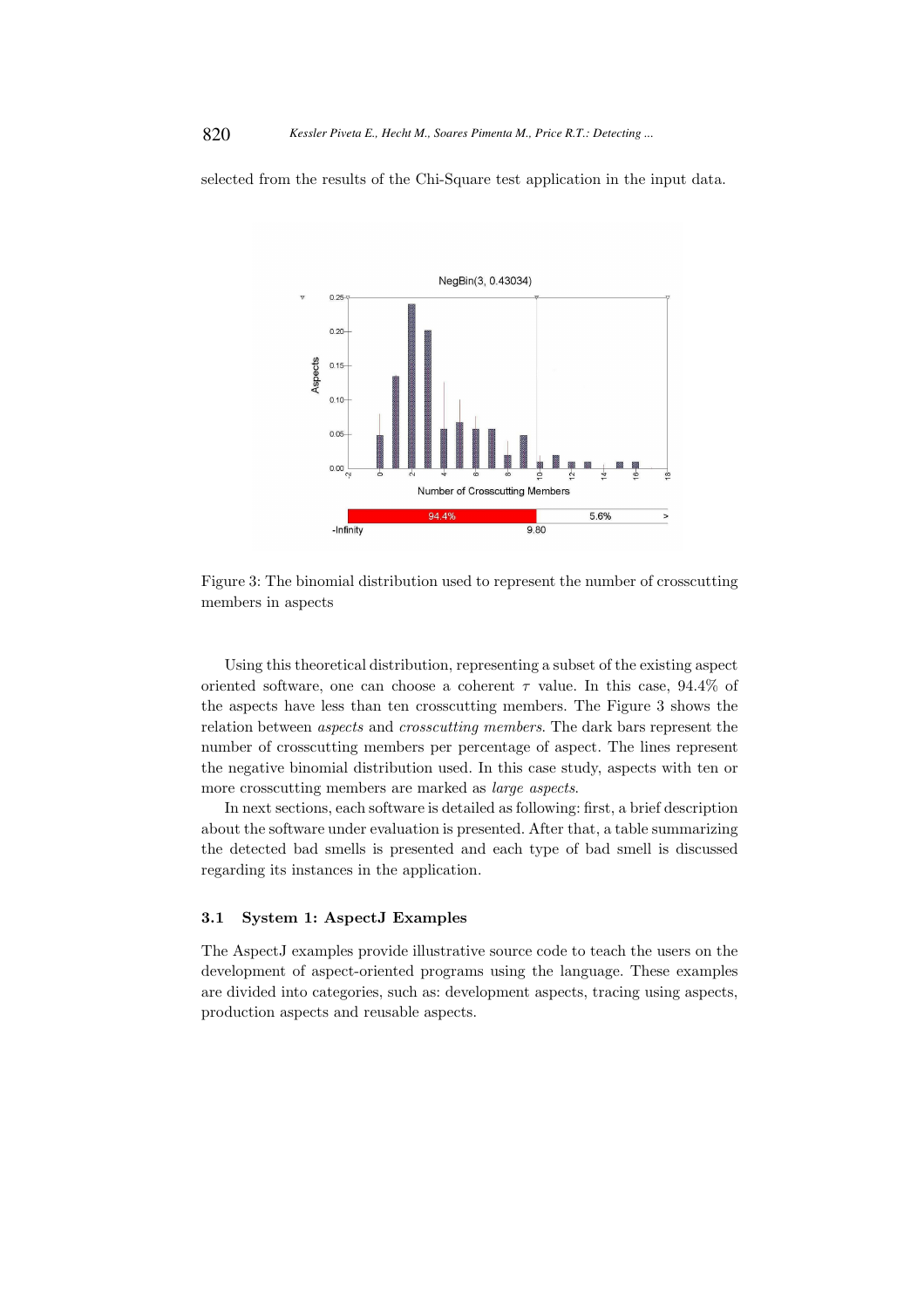Each example works with different facets of the language. The domains used in those examples vary from telecom simulation and space war game to tracing systems. There is also an implementation of a reusable Observer pattern [Gamma et al., 1995] as an example.

In Table 1, the occurrences of each bad smell are summarized. The *anony*mous pointcut definition bad smell is the one that appears most (22 cases). No instance of a lazy aspect was found and a large aspect was detected in one of the examples. Feature envy and abstract method introduction appear in a few aspects.

| Type                          | <b>Number of Occurrences</b> |
|-------------------------------|------------------------------|
| <b>Classes</b>                | 46                           |
| Aspects                       | 27                           |
| Interfaces                    | 5                            |
| <b>Bad Smell</b>              |                              |
| Anonymous Pointcut Definition | $22$ of $52$ advice          |
| Large Aspect                  | 1 of 27 aspects              |
| Lazy Aspect                   | $0$ of 27 aspects            |
| Feature Envy                  | 1 of 46 classes              |
| Abstract Method Introduction  | 3 of 28 inter-type methods   |

Table 1: Bad Smells in AspectJ Examples

As an example of the *anonymous pointcut definition* bad smell, the pointcut demoExecs() && !execution(\* go()) && goCut() declared in an aspect named GetInfo is composed by two defined pointcuts (demoExecs and goCut) and an anonymous pointcut definition (!execution(\*  $g_0()$ ). This last piece could be extracted in a new pointcut and its name used instead of the literal predicate. The resulting composition would be, for example:  $d$ emoExecs() && !goExecs() && goCut(). Other detected occurrences of this bad smell could be found in the Timing, TimerLog, Debug and BoundPoint aspects.

The high number of occurrences of this specific bad smell is due to the nature of the examples. Each example is intended to cover specific features of the language, without taking reuse concerns in all applications. While good design techniques are desired, some of them may introduce unnecessary complexity to those that are trying to learn a new language (the main audience of the examples).

The aspect detected as a *large aspect* is the Debug aspect. It defines advice dealing with different concerns simultaneously. This aspect collects points regarding user interface modification, changes in the registry contents, and ship collisions, among other concerns. Although all of these features are related to system debugging, they could be divided in several aspects, each one with a different perspective on debugging. The opposite (lazy aspects) were not found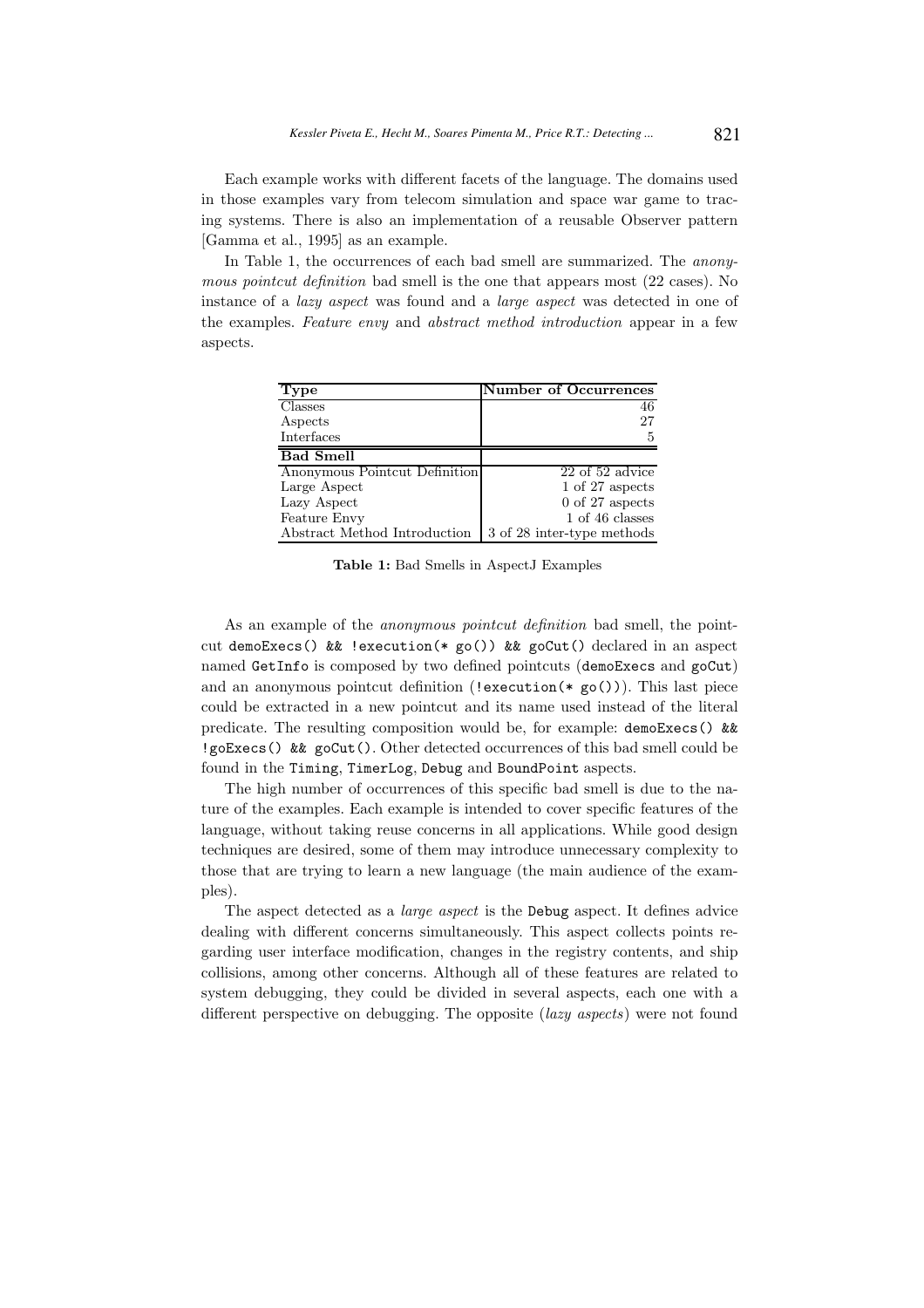in the examples.

Feature envy is present in the Ship class, which implements a spaceship in the SpaceWar example. This class contains a pointcut definition that is used only in the EnsureShipIsAlive aspect. The coupling between class and aspect is reduced, and the aspect's cohesion is improved if the pointcut definition moves to the aspect.

An abstract method introduction exists in the Billing aspect, which charges for telephone calls according to the type and length of a performed call. So, the user of the class that receives the introduction should be aware of which aspects affect the code, and then, add methods to the aspect. This dependency could increase the solution's complexity.

# 3.2 System 2: AspectJ Design Patterns

Hanneman and Kiczales [Hannemann and Kiczales, 2002] describe an experiment where the gang of four (GoF) design patterns [Gamma et al., 1995] were implemented in both Java and AspectJ. The authors state that aspect-oriented implementations have improved modularity in 17 of the 23 studied cases.

The degree in which the enhancement occurs depends on the relationship among the roles played by the classes and objects within the pattern. Those patterns where an object plays more than one role, or where several objects play the same role, had the most significant improvement.

Garcia et al [Garcia et al., 2005] performed measurements on implementations of the GoF design patterns using quality metrics referring to separation of concerns, coupling, cohesion, and code size. The authors state that, in several cases, the aspect-oriented solution improved the separation of concerns relative to the participating roles of the design patterns.

Table 2 shows the occurrences of each type of bad smell. The anonymous pointcut definition bad smell appears in five situations. Lazy aspects were found four times and two large aspects were detected in the patterns. Feature envy and abstract method introduction do not appear in these examples.

A first occurrence of the anonymous pointcut bad smell occurs in the SingletonProtocol aspect: call((Singleton+).new(..)) && !protectionExclusions(). Instead, a composed pointcut could be used (singletonCreation() && !protectionExclusions()).

The second occurrence belongs to an aspect named SortingStrategy. The predicate contains a call primitive: call(int[] Sorter.sort(int[])). This predicate affects only the calls to the Sorter.sort method. It appears in an around advice. The advice code could be inserted directly in the sort method. The same happens with the pointcut initialization(new())  $\&\&$  target(queue) in the QueueStateAspect. The code triggered by the advice could be inlined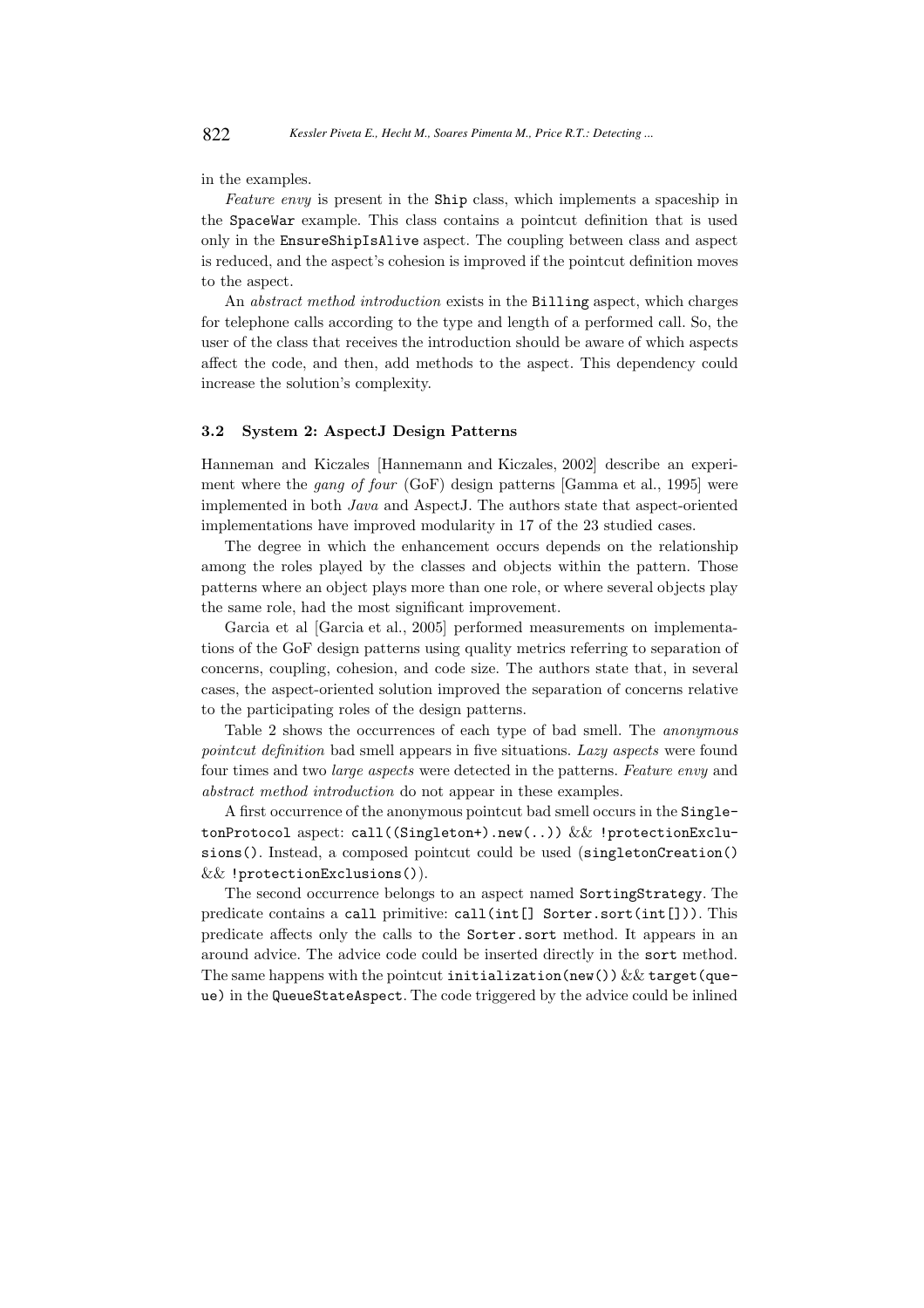| <b>Type</b>                   | <b>Number of Occurrences</b>      |
|-------------------------------|-----------------------------------|
| <b>Classes</b>                | 88                                |
| Aspects                       | 42                                |
| Interfaces                    | 16                                |
| <b>Bad Smell</b>              |                                   |
| Anonymous Pointcut Definition | $5 \text{ of } 15 \text{ advice}$ |
| Large Aspect                  | 2 of 42 aspects                   |
| Lazy Aspect                   | 4 of 42 aspects                   |
| Feature Envy                  | $0$ of 88 classes                 |
| Abstract Method Introduction  | $0$ of 39 inter-type methods      |

Table 2: Bad Smells in AspectJ Design Patterns

in the constructor. Other examples of this smell could be found in the Queue-StateAspect aspect.

The lazy aspect bad smell appears in four aspects: StrategyProtocol, MementoProtocol, FlyweightProtocol and CompositeProtocol. These aspects do not have any crosscutting members and could be safely converted to classes. Whenever an aspect does not have members implementing crosscutting concerns a class could (and should, if possible) be used instead.

The first *large aspect* is the BooleanInterpretation aspect. It is responsible for adding methods to perform the replace and copy operations in the following classes: AndExpression, BooleanConstant, OrExpression, Variable-Expression, NotExpression. To provide those methods, ten inter type method declarations were used. The aspect could be broken in two aspects (one for the copy additions, another for the replace operations) or into five separated aspects: one for each affected class.

The second large aspect (named ClickChain) uses four parent declarations (Frame, Panel and Button implements Handler and Click implements Request) and defines inter type declaration methods to add handle and accept behavior to the Button, Panel and Frame classes. It also defines a pointcut to handle clicks in the ChainOfResponsibility pattern implementation. This aspect could be divided per affected classes (one aspect for affected class) or per operation (handle or accept). Occurrences of the feature envy and abstract method introduction were not detected in the examples.

#### 3.3 System 3: Glassbox Inspector

The Glassbox Inspector project uses AspectJ and JMX to monitor performance for Java/J2EE applications. It provides information to identify specific problems, capture statistics, monitor database calls etc. The version used in this case study was version 1.0 beta.

Table 3 summarizes the occurrences of bad smells in the Glassbox. The anonymous pointcut definition bad smell appears in seven places in the software. Two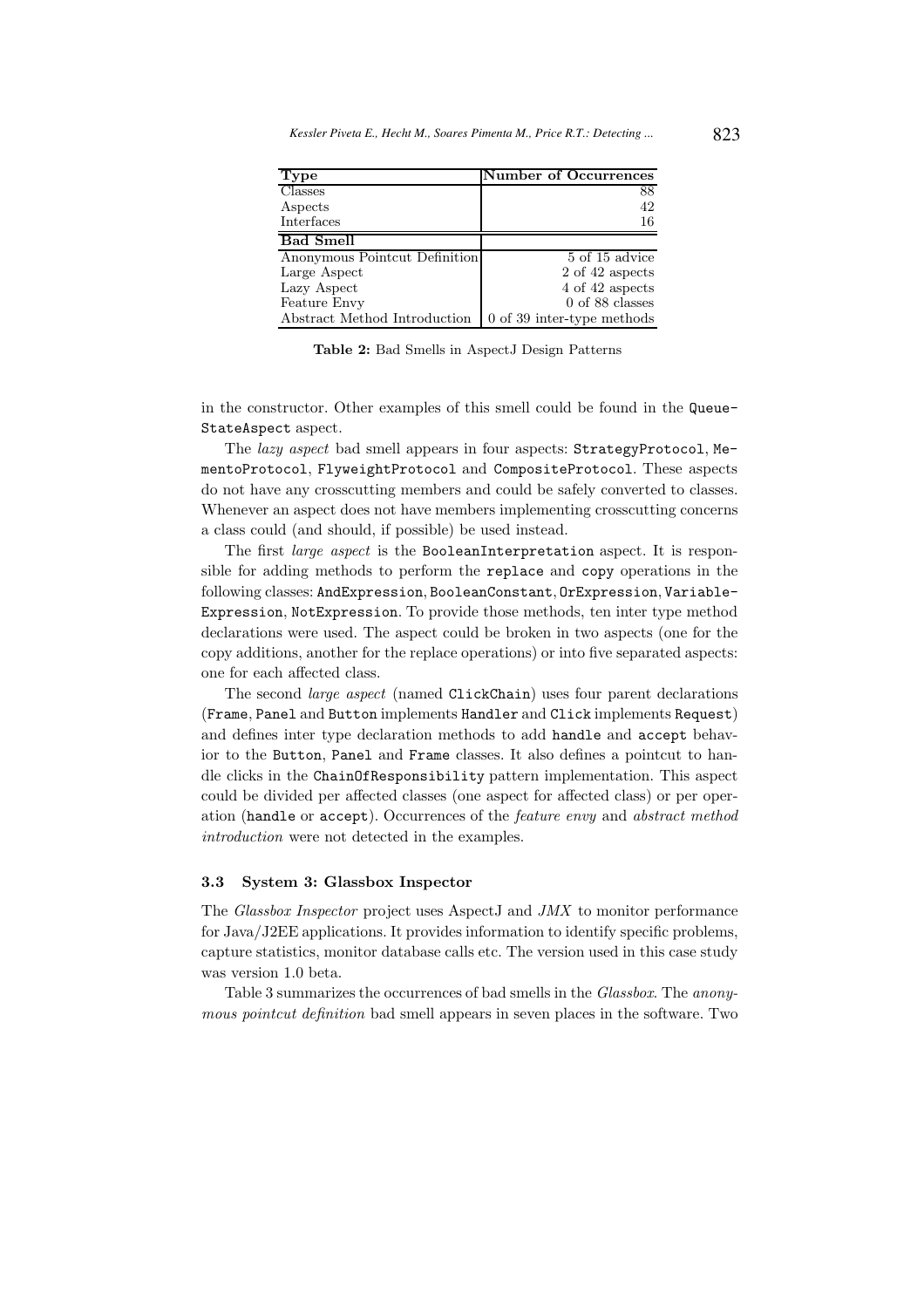large aspects and one lazy aspect are present in the source code. Feature envy and abstract method introduction do not appear in these examples.

| <b>Type</b>                   | <b>Number of Occurrences</b> |
|-------------------------------|------------------------------|
| $\overline{\text{Classes}}$   | 12                           |
| Aspects                       | 26                           |
| Interfaces                    |                              |
| <b>Bad Smell</b>              |                              |
| Anonymous Pointcut Definition | 7 of 27 advice               |
| Large Aspect                  | 2 of 26 aspects              |
| Lazy Aspect                   | 1 of 26 aspects              |
| Feature Envy                  | $0$ of 12 classes            |
| Abstract Method Introduction  | 0 of 17 inter-type methods   |

Table 3: Bad Smells in GlassBox

The first three anonymous pointcuts appear in the TraceJdbc aspect. The predicate call(\* java.sql..\*(..))  $\parallel$  call(\* javax.sql..\*(..)) is the same in all advice. The predicate could be extracted in a single pointcut definition and the name of the new pointcut used in the pieces of advice. Other occurrences of the same bad smell could be found in the LogManagement, AbstractOperationMonitor and AbstractRequestMonitor aspects.

Two aspects were detected as large ones. The aspect named LogManagement has thirteen crosscutting members. Eight of them are inter type method declarations that provide basic functionality for classes that should be logged. Instead of having methods such as: logError(...), logWarn(...), logInfo(...) and  $logDebug(...)$ , the developers could replace them by a general solution, passing the severity as a formal argument: log(..., Severity severity).

The ErrorHandling aspect has eleven crosscutting members but does not need to be reduced. There is a pointcut named handlingScope that composes five other pointcuts and is used by an around advice. This advice ensures that errors in the monitoring code will not damage the underlying application code. As the pointcut predicate is a large one, the developers split the predicate into five others.

One lazy aspect was detected in the Glassbox Inspector. The AbstractResourceMonitor aspect does not have crosscutting members, but it could not be converted to a class because it extends the AbstractRequestMonitor aspect (in AspectJ, classes could not extend aspects). Feature envy and abstract method introduction were not detected in the Glassbox Inspector.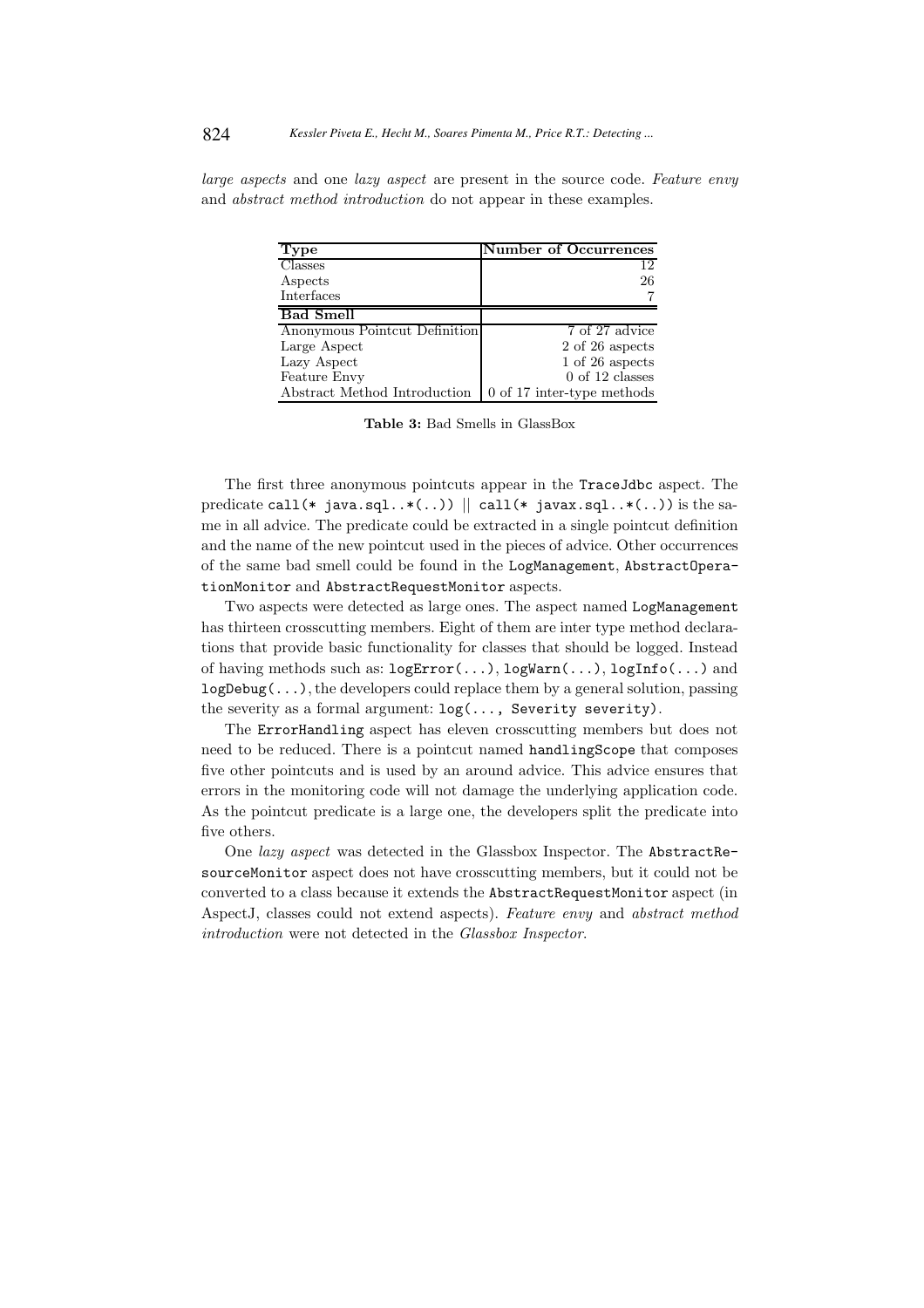### 4 Related Work

The method described by Simon et al [Simon et al., 2001] uses metrics to detect bad smells. In particular, the method tries to detect candidates for the following refactorings: Move Method, Move Attribute, Extract Class and Inline Class. An equation is presented to evaluate the cohesion of methods and attributes inside the classes of a software. The results are converted to a three-dimensional Cartesian coordinate system, and then rendered visually. Similar approaches are used in [Lanza and Ducasse, 2002] and [van Emden and Moonen, 2002].

The Daikon tool presented in [Kataoka et al., 2001] uses program invariant detection to find suitable applications of refactorings. Invariants are values that remain constant every time some piece of code is executed, and indicate the possible application of refactorings. The detection process implicates in the instrumentation of the code for analysis during runtime, and the execution of a comprehensive set of tests, so the tool can analyze a wide range of possible interactions.

Tourwé and Mens [Tourw and Mens, 2003] propose the use of logic metaprogramming. Logic programming statements are used to detect bad smells such as obsolete parameters and inappropriate interfaces.

The tactics of [Balazinska et al., 2000] and [Ducasse et al., 1999] are similar in that both attempt to find repeated sections of source code throughout a software. The former approach focuses on Java code and thus involves the parsing of the code, while the latter tries to remain language independent, considering the source code only as text strings. A few other approaches to automate the detection of bad smells in software are presented in [Mens and Tourwe, 2004].

# 5 Conclusion

In this paper we discussed some algorithms to detect bad smells in AspectJ programs. The defined algorithms could be extended to deal with more special cases of each type of bad smell. Other algorithms could also be defined for different types of bad smells, such as privileged aspects, code duplication and inappropriate intimacy.

The provided implementation could be extended to support those other kinds of smells. Additional systems may be subject of further investigation. The appropriate detection and removal of bad smells could affect quality attributes in the software being modified and each refactoring might be evaluated regarding those attributes.

The evaluated systems in the case study have, in general, a low number of smells. The one that appears more frequently is the *anonymous pointcut defini*tion. This smell is usually removed whenever the predicate is used in more than one advice/inter-type declaration or when the aspect is an abstract one.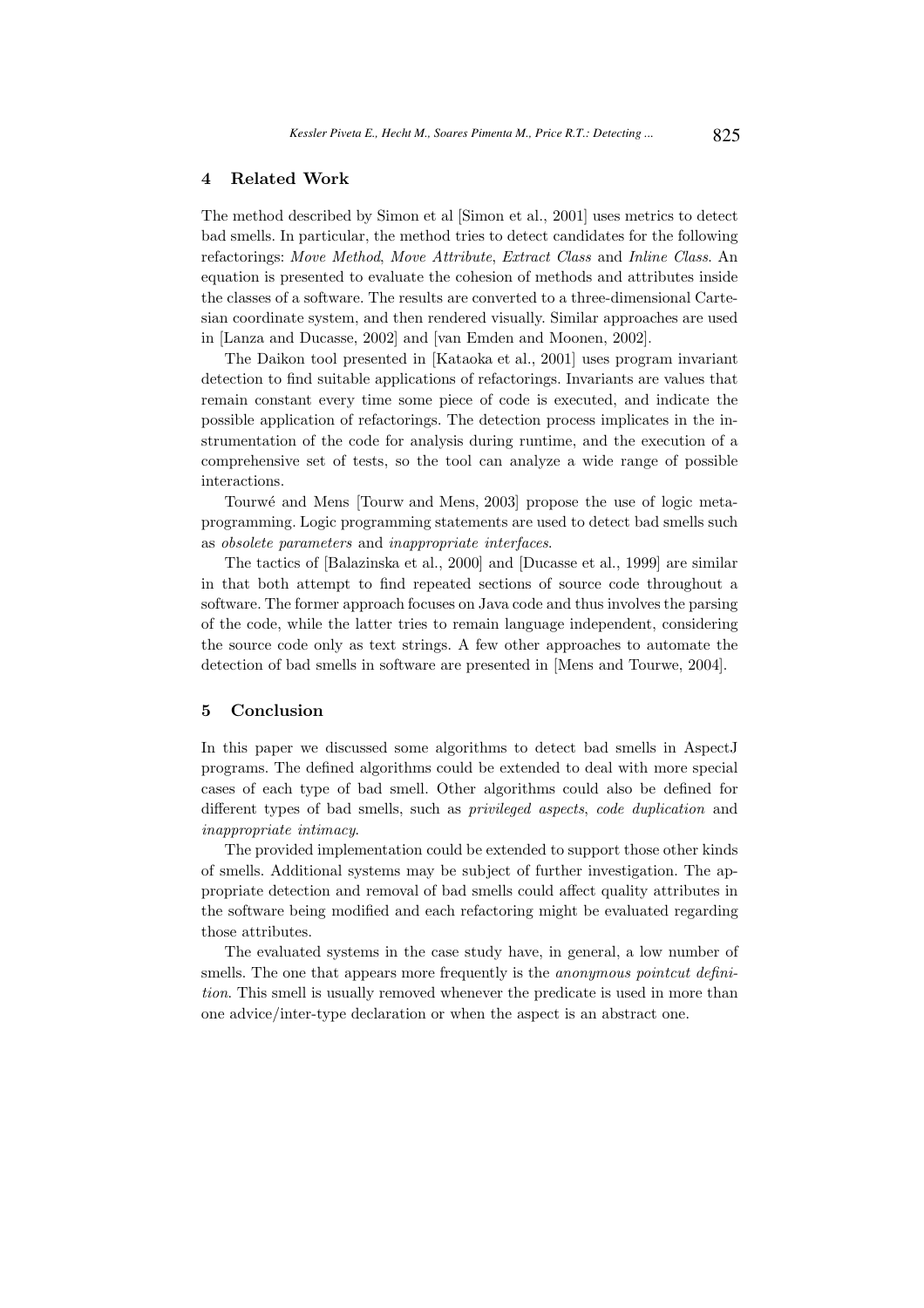Some smells such as feature envy and abstract method introduction are less frequently detected. The large aspect detection depends on the definition of significant thresholds. This definition could be gathered from the analysis of existing systems or provided by the users of the detection tool. Lazy aspect occurrences are associated with aspects that do not have crosscutting members and could be replaced by classes without problems.

### Acknowledgments

We would like to thank: the AspectJ team and Andrew Huff for providing the initial AST support in AspectJ, Andy Clement and Helen Hawkins for their constant and quick feedback about the AST implementation, Rafael Chaves for providing useful directions on Eclipse plugin development and Deise Saccol for her comments on drafts of this paper. This work has been partially supported by CNPq under grant No.140046/2006-2 for Eduardo Piveta and Capes-Grices project for Roberto Tom Price and Marcelo Soares Pimenta, under grant No. 2051-05-2.

### References

- [Balazinska et al., 2000] Balazinska, M., Merlo, E., Dagenais, M., Lage, B., and Kontogiannis, K. (2000). Advanced clone-analysis to support object-oriented system refactoring. In WCRE '00: Proceedings of the Seventh Working Conference on Reverse Engineering (WCRE'00), page 98, Washington, DC, USA. IEEE Computer Society.
- [Boehm and Sullivan, 2000] Boehm, B. W. and Sullivan, K. J. (2000). Software economics: a roadmap. In ICSE - Future of SE Track, pages 319–343.
- [Ducasse et al., 1999] Ducasse, S., Rieger, M., and Demeyer, S. (1999). A language independent approach for detecting duplicated code.
- [Elssamadisy and Schalliol, 2002] Elssamadisy, A. and Schalliol, G. (2002). Recognizing and responding to bad smells in extreme programming. In Proceedings of the 24th International conference on Software Engineering.
- [Fowler et al., 2000] Fowler, M., Beck, K., Brant, J., Opdyke, W., and Roberts, D. (2000). Refactoring: improving the design of existing code. Object Technology Series. Addison-Wesley.
- [Gamma et al., 1995] Gamma, E., Helm, R., Johnson, R., and Vlissides, J. (1995). Design Patterns - Elements of Reusable Object-Oriented Software. Addison Wesley Professional Computing Series. Addison-Wesley.
- [Garcia et al., 2005] Garcia, A., Sant'Anna, C., Figueiredo, E., Kulesza, U., Lucena, C., and von Staa, A. (2005). Modularizing design patterns with aspects: A quantitative study. In 4th International Conference on Aspect-Oriented Software Development  $(AOSD'05)$ .
- [Garcia et al., 2004] Garcia, V. C., Piveta, E. K., Lucrédio, D., Alvaro, A., de Almeida, E. S., do Prado, A. F., and Zancanella, L. C. (2004). Manipulating crosscutting concerns. 4th Latin American Conference on Patterns Languages of Programming (SugarLoafPlop 2004).
- [Hanenberg et al., 2003] Hanenberg, S., Oberschulte, C., and Unland, R. (2003). Refactoring of aspect-oriented software. In Net.Object Days 2003.